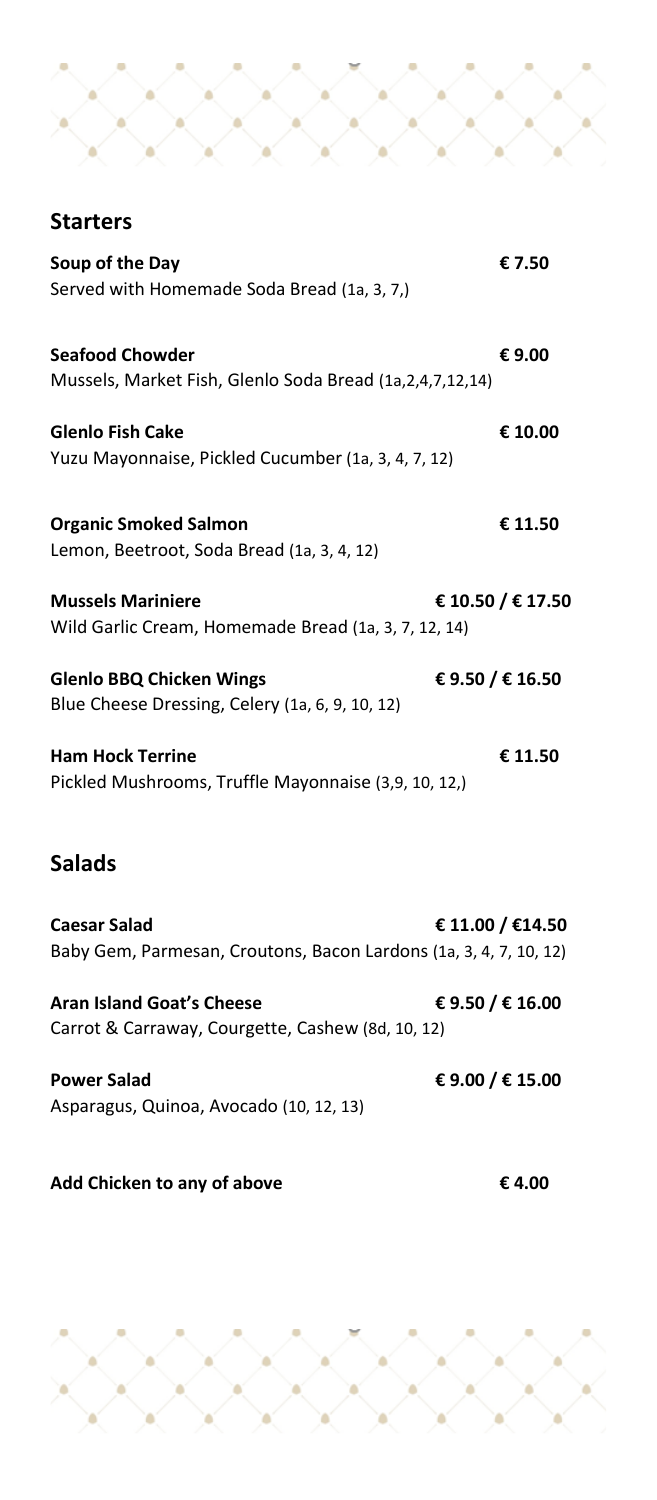# **Sandwiches 12.00pm-17.00pm** Served on our Homemade Bloomer Bread Choose White or Wholemeal, all served with a Side Salad **Veggie Wrap € 10.00** Hummus, Cucumber, Tomato & Courgette (1a, 3, 7, 10, 12) *Classic Club* **€ 12.50** Chicken, Bacon, Lettuce, Tomato & Egg, Ballymaloe Relish (1a, 3, 9, 10) *Mc Geough's Smoked Beef Sirloin* **€ 13.00** Celeriac Remoulade, Horseradish (1a, 3, 7, 9, 10) *The Glenlo Special* **€ 10.50** Baked Ham, Sliced Tomato, Red Onion, Cheese, Mustard Dressing (1a, 7, 10, 12, 13) **Add Chips €3.00**  *Burgers K.F.C.* **€ 18.50** Korean Fried Chicken, Siracha Mayonnaise, Spiced Slaw Peppercorn Sauce (1a, 3, 6, 7, 9, 10, 12) *The Big Beef* **€ 19.50** Mc Geogh's 6oz Beef Burger, Glenlo Burger Sauce, Pickles, Cheeses & Bacon (1a, 3, 7, 9, 12) *The Corn* **€ 18.00** Sweet Potato, Carrot, Corn, Ballymaloe Relish, & Chilli (1a, 3, 7, 9, 10, 12, 13)

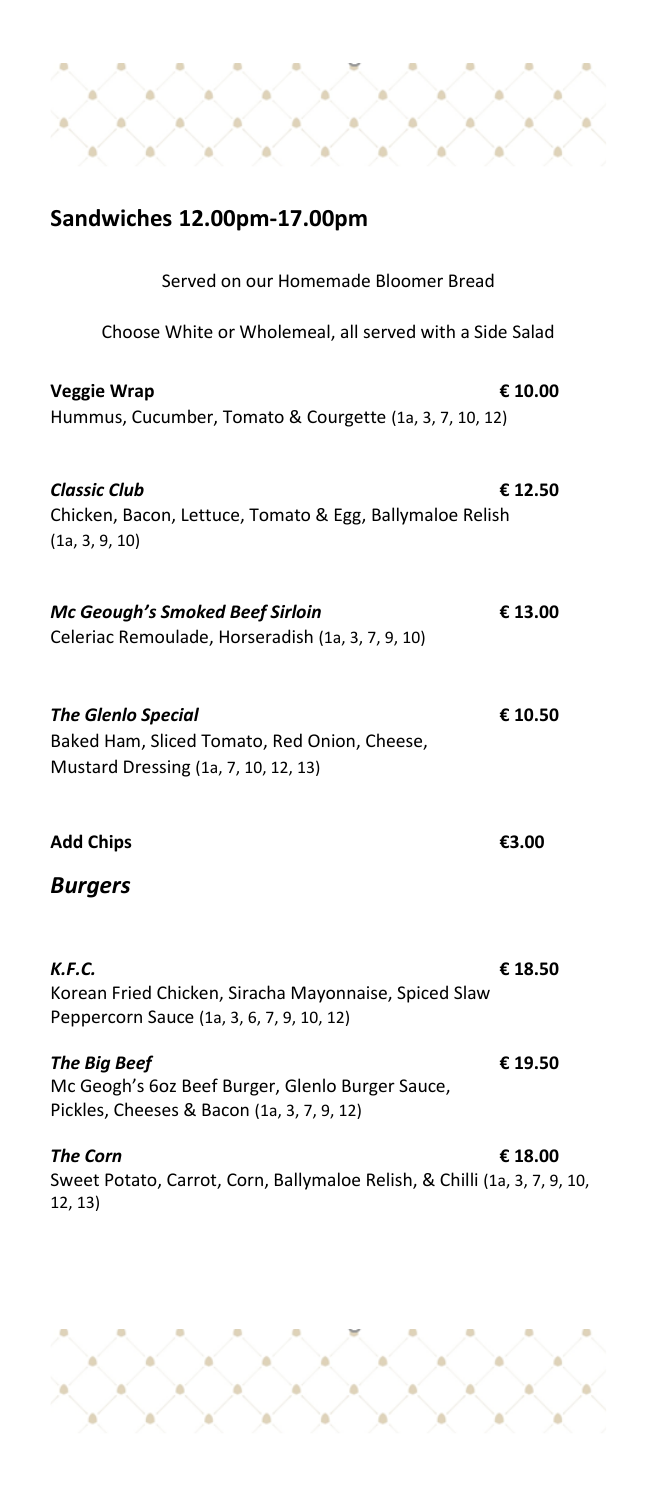## *Main Courses*

| <b>Indonesian Vegetable Curry</b><br>Pilau Rice, Indonesian Salad (6, 8h, 10, 11, 12)                                       | € 19.00 |
|-----------------------------------------------------------------------------------------------------------------------------|---------|
| <b>Ballyhoura Wild Mushroom Tagliatelle</b><br>Roast Pumpkin, Aran Islands Goats Cheese (1a, 3, 6, 12)                      | € 19.50 |
| <b>Grilled Organic Salmon</b><br>Leek, Samphire, Chive & Lemon Butter (4,7,12,)                                             | € 25.00 |
| <b>Galway Hooker Ale Battered Fish &amp; Chips</b><br>Mushy Peas, Lemon, Tartare Sauce (1a, 3, 4, 10, 12)                   | € 19.50 |
| <b>Chicken Supreme</b><br>Sweet Chili Potatoes, Sesame, Spring Onion, Bok Choi,<br>Asian Dressing (1a, 4, 6, 9, 11, 12, 13) | €21.00  |
| <b>Pork Chop</b><br>Smoked Bacon, New Potatoes, Grilled Cabbage,<br>Mustard Gravy (7, 9, 10, 12)                            | € 19.50 |
| <b>Hereford 8oz Rib eye</b><br>Wild Mushroom, Tomato Persillade, Crispy Shallots,<br>Peppercorn Sauce (1a, 7, 9, 12)        | € 32.50 |

### *All the Above Main Courses Served with Either Hand Cut Chips or New Potatoes*

*All our Beef is Irish*

| <b>Sides</b> $(3, 7, 10, 12)$ |                    | € 4.50 |
|-------------------------------|--------------------|--------|
| - Seasonal Vegetables         | - New Potatoes,    |        |
| -Loaded Fries                 | - Hand Cut Chips   |        |
| - Side Salad                  | - Curry Mayo Chips |        |

- Mash